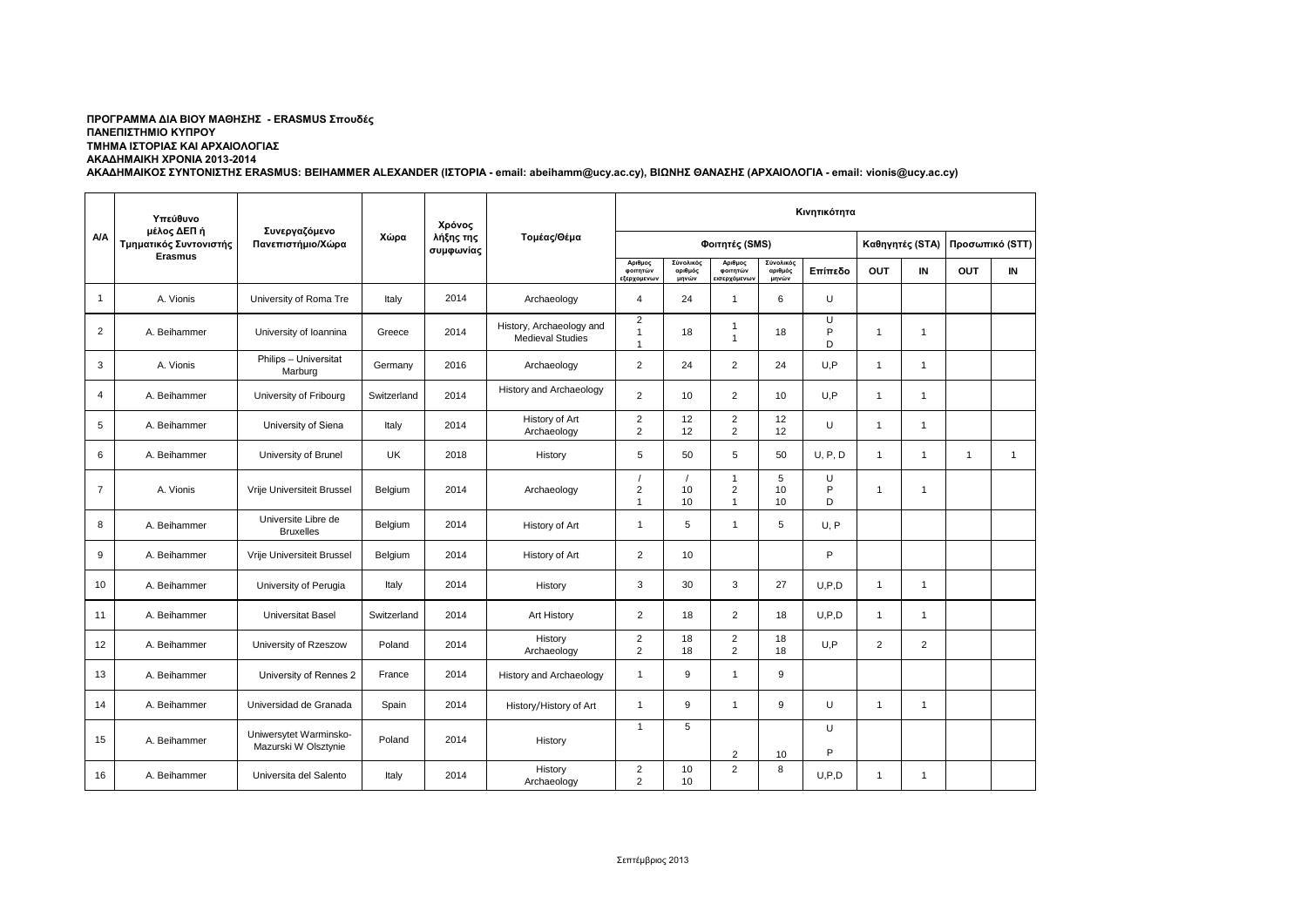## **ΠΡΟΓΡΑΜΜΑ ΔΙΑ ΒΙΟΥ ΜΑΘΗΣΗΣ - ERASMUS Σπουδές ΠΑΝΕΠΙΣΤΗΜΙΟ ΚΥΠΡΟΥ ΤΜΗΜΑ ΙΣΤΟΡΙΑΣ ΚΑΙ ΑΡΧΑΙΟΛΟΓΙΑΣ ΑΚΑΔΗΜΑΙΚΗ ΧΡΟΝΙΑ 2013-2014**

**ΑΚΑΔΗΜΑΙΚΟΣ ΣΥΝΤΟΝΙΣΤΗΣ ERASMUS: BEIHAMMER ALEXANDER (ΙΣΤΟΡΙΑ - email: abeihamm@ucy.ac.cy), ΒΙΩΝΗΣ ΘΑΝΑΣΗΣ (ΑΡΧΑΙΟΛΟΓΙΑ - email: vionis@ucy.ac.cy)**

|     | Υπεύθυνο<br>μέλος ΔΕΠ ή<br>Τμηματικός Συντονιστής<br><b>Erasmus</b> | Συνεργαζόμενο<br>Πανεπιστήμιο/Χώρα                | Χώρα              | Χρόνος<br>λήξης της<br>συμφωνίας | Τομέας/Θέμα                                   | Κινητικότητα                       |                               |                                    |                               |         |                 |                |                 |                |
|-----|---------------------------------------------------------------------|---------------------------------------------------|-------------------|----------------------------------|-----------------------------------------------|------------------------------------|-------------------------------|------------------------------------|-------------------------------|---------|-----------------|----------------|-----------------|----------------|
| A/A |                                                                     |                                                   |                   |                                  |                                               | Φοιτητές (SMS)                     |                               |                                    |                               |         | Καθηγητές (STA) |                | Προσωπικό (STT) |                |
|     |                                                                     |                                                   |                   |                                  |                                               | Αριθμος<br>ΦΟΙΤΠΤών<br>εξερχομενων | Σύνολικός<br>αριθμός<br>μηνών | Αριθμος<br>φοιτητών<br>ισερχόμενων | Σύνολικός<br>αριθμός<br>μηνών | Επίπεδο | <b>OUT</b>      | IN             | <b>OUT</b>      | IN             |
| 17  | A. Beihammer                                                        | University of Crete                               | Greece            | 2014                             | <b>History and Archaeology</b>                | $\overline{2}$                     | 10                            | 2                                  | 10                            | U, P    | $\mathbf{1}$    | $\mathbf{1}$   |                 |                |
| 18  | A. Beihammer                                                        | Universite Toulouse II Le<br>Mirail               | France            | 2014                             | <b>History and Archaeology</b>                | 2                                  | 18                            | 2                                  | 18                            | U.P     | $\mathbf{1}$    | 1              |                 |                |
| 19  | A. Beihammer                                                        | Universitat Wien                                  | Austria           | 2014                             | History and Archaeology                       | $\overline{4}$                     | 20                            | $\overline{4}$                     | 20                            | U.P.D   |                 |                |                 |                |
| 20  | A. Beihammer                                                        | Freie Universitat Berlin                          | Germany           | 2014                             | <b>History and Archaeology</b>                | $\overline{1}$                     | 10                            | $\mathbf{1}$                       | 10                            | U.P     |                 |                |                 |                |
| 21  | A. Beihammer                                                        | Universite de Lorraine (ex<br>Nancy 2)            | France            | 2013                             | History and Archaeology                       | 3                                  | 27                            | 3                                  | 27                            |         | $\mathbf{1}$    | $\mathbf{1}$   |                 |                |
| 22  | A. Beihammer                                                        | Universite de Picardie<br>Jules Verne             | France            | 2014                             | History de l'Art                              | $\overline{1}$                     | 6                             | $\mathbf{1}$                       | 6                             | U.P     | 1               | 1              |                 |                |
| 23  | A. Beihammer                                                        | University of Lodz                                | Poland            | 2014                             | Humanities (History,<br>Archaeology)          | 3                                  | 30                            | 3                                  | 30                            | U       | $\overline{1}$  | 1              |                 |                |
| 24  | A. Beihammer                                                        | Adam Mickiewicz<br>University of Poznan           | Poland            | 2014                             | History                                       | 2                                  | 10                            | $\overline{2}$                     | 10                            | U, P, D | $\mathbf{1}$    | $\mathbf{1}$   |                 |                |
| 25  | A. Beihammer                                                        | Universytet Jagiellonski                          | Poland            | 2014                             | Archaeology                                   | 2                                  | 10                            | $\overline{2}$                     | 10                            | U, P, D | $\mathbf{1}$    | 1              |                 |                |
| 26  | A. Beihammer                                                        | Universite de Nantes                              | France            | 2014                             | History, Archaeology,<br>History of Art       | $\overline{2}$                     | 10                            | $\overline{2}$                     | 10                            | U.P     | $\mathbf{1}$    | $\mathbf{1}$   |                 |                |
| 27  | A. Beihammer                                                        | Johannes Gutenberg-<br><b>Universitat Mainz</b>   | Germany           | 2014                             | History and Archaeology                       | 2                                  | 20                            | $\overline{2}$                     | 20                            |         | $\mathbf{1}$    | $\overline{1}$ |                 |                |
| 28  | A. Beihammer                                                        | <b>Universitat Basel</b>                          | Switzerland       | 2016                             | History                                       | $\overline{1}$                     | 10                            | $\mathbf{1}$                       | 10                            | U.P.D   | $\mathbf{1}$    | $\mathbf{1}$   |                 |                |
| 29  | A. Vionis                                                           | Universiteit Leiden                               | Netherlands       | 2014                             | Archaeology                                   | 2                                  | 12                            | 2                                  | 12                            | U, P, D | $\mathbf{1}$    | $\mathbf{1}$   |                 |                |
| 30  | A. Beihammer                                                        | National and Kapodistrian<br>University of Athens | Greece            | 2014                             | <b>History and Archaeology</b>                | 2                                  | 10                            | $\overline{2}$                     | 10                            | U, P, D | $\overline{1}$  | 1              |                 |                |
| 31  | A. Beihammer                                                        | Universitat Hamburg                               | Germany           | 2014                             | <b>History and Archaeology</b>                | 2                                  | 20                            | 2                                  | 20                            | U       | $\overline{1}$  | $\overline{1}$ |                 |                |
| 32  | A.Vionis                                                            | Tomas Bata University of<br>Zlin                  | Czech<br>Republic | 2014                             | Ecology and culture-historical<br>adaptations |                                    |                               |                                    |                               |         | $\mathbf{1}$    | $\mathbf{1}$   | $\overline{1}$  | $\overline{1}$ |